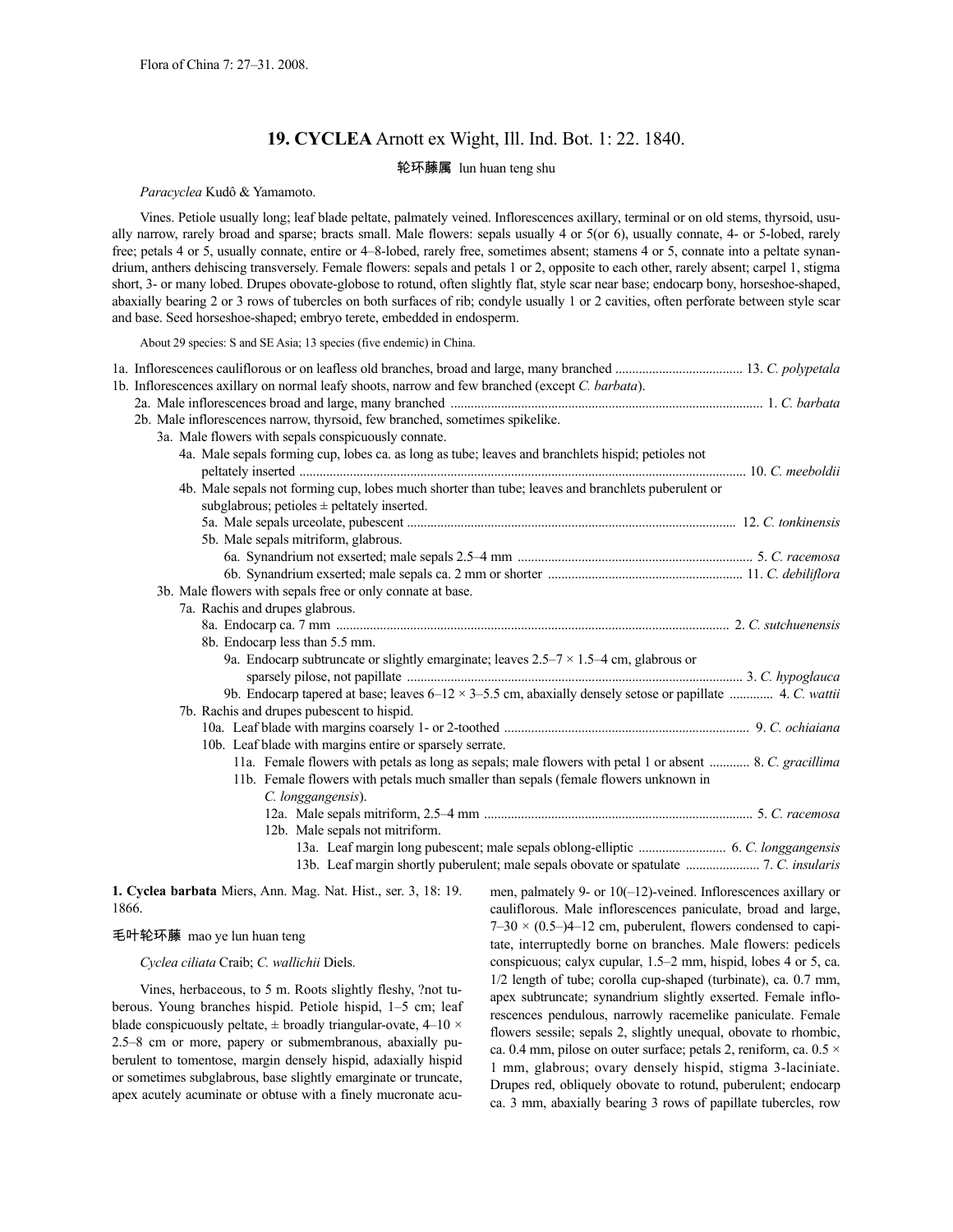bordering condyle not very conspicuous. Fl. autumn, fr. summer.

Forests, forest margins, shrublands at village margins. SW Guangdong, Hainan [NE India, Indonesia, Laos, Myanmar, Thailand, Vietnam].

This species is used medicinally.

**2. Cyclea sutchuenensis** Gagnepain, Bull. Soc. Bot. France 55: 37. 1908.

### 四川轮环藤 si chuan lun huan teng

*Cyclea sutchuenensis* var. *sessilis* Y. C. Wu; *Paracyclea sutchuenensis* (Gagnepain) Yamamoto; *P. sutchuenensis* var. *sessilis* (Y. C. Wu) Yamamoto.

Vines, herbaceous, slightly woody when old, glabrous except sometimes for pubescent bracts. Branchlets slender, striate. Petiole 2–6 cm; leaf blade peltate, insertion 1–5 mm from margin, lanceolate or ovate,  $5-15 \times 2-5.5$  cm, thinly leathery or papery, often brown when dry, base rounded, margin entire, apex acutely acuminate or caudate-acuminate, palmately 3–5 veined, prominent abaxially, reticulation slightly conspicuous. Inflorescences thyrsoid, sometimes spikelike, axillary, to 20 cm; rachis often twining, black when dry; peduncle short. Male inflorescences slender; bracts rhombic-ovate or rhombic-lanceolate, 1–1.5 mm or slightly longer, usually glabrous. Male flowers: sepals 4, connate only at base, slightly thick, elliptic or ovate-oblong, ca. 2.5 mm, apiculate; petals 4, usually connate, rarely free, 0.4–0.6 mm; synandrium ca. 1.5 mm, anthers 4. Female flowers: sepals 2, 1 rotund, margin involute, ca. 1.8 mm in diam., other conduplicate, 2–2.1 mm; petals 2, minute, less than 1 mm, adnate to base of sepals; ovary glabrous. Drupes red; endocarp ca. 7 mm, abaxially bearing 3 rows of tubercles. Fl. summer, fr. autumn.

● Forests, forest margins, shrublands. N and W Guangdong, E and NE Guangxi, Guizhou, Hubei, S Hunan, E and SE Sichuan, NE and SE Yunnan.

**3. Cyclea hypoglauca** (Schauer) Diels in Engler, Pflanzenr. 46(IV.94): 319. 1910.

# 粉叶轮环藤 fen ye lun huan teng

*Cissampelos hypoglauca* Schauer, Nov. Actorum Acad. Caes. Leop.-Carol. Nat. Cur. 19(Suppl. 1): 479. 1843; *Cyclea deltoidea* Miers; *C. migoana* Yamamoto.

Vines, woody when old, glabrous except for hairy leaf axils. Branchlets slender. Petiole slender, 1.5–4 cm; leaf blade usually conspicuously peltate, ovate-triangular to ovate,  $2.5-7 \times$ 1.5–4.5 cm or slightly more, papery, both surfaces glabrous or sparsely whitish puberulent, base truncate to rounded, margin entire, slightly involute, apex acuminate, palmately 5–7-veined, slender, reticulation not very conspicuous. Inflorescences axillary. Male inflorescences scattered spicate; rachis unbranched or sometimes shortly branched at base, slender, glabrous; bracts small, lanceolate. Male flowers: sepals 4 or 5, free, obovate or obovate-cuneate, 1–1.2 mm; petals 4 or 5, usually connate, cupshaped, rarely free,  $0.5-1(-1.5)$  mm; synandrium slightly exserted, 1-1.2 mm. Female inflorescences thicker, thyrsoid; rachis conspicuously twining, up to 10 cm. Female flowers: sepals 2, rotund, ca. 0.8 mm in diam.; petals 2, unequal, large one ca. as long as sepals; ovary glabrous. Drupes red, glabrous; endocarp ca. 3.5 mm, subtruncate or slightly emarginate, abaxially bearing 3 rows of tubercles, row bordering condyle sometimes inconspicuous.

Forest margins, shrublands on hills. C and S Fujian, Guangdong, Guangxi, Guizhou, Hainan, S Hunan, C and S Jiangxi, SE Yunnan [N Vietnam].

**4. Cyclea wattii** Diels in Engler, Pflanzenr. 46(IV.94): 320. 1910.

### 西南轮环藤 xi nan lun huan teng

*Paracyclea wattii* (Diels) Yamamoto.

Vines, woody when old, 2–6 m. Old stems gray, irregularly and longitudinally fissured; branchlets slender, striate, glabrous or puberulent. Petiole slender, 3–5 cm or slightly longer, glabrous; leaf blade peltate or not, variously cordate, broadly ovate, or lanceolate,  $6-12 \times 3-5.5$  cm or slightly longer, papery, slightly glaucous, abaxially densely setose or papillate, adaxially glabrous and glossy, base cordate, rounded, obtuse, or subtruncate, margin entire, apex long acuminate to mucronate. Inflorescences racemelike, axillary, composed of 1– 3 cymelets; peduncle slender, 2–10 cm, glabrous; bracts 1– 1.5(–2) mm, apex sparsely pubescent. Male flowers: sepals 5 or 6, lanceolate, oblong or elliptic, unequal,  $1-1.5 \times 0.3-0.7$  mm; petals 3–6, unequal, rotund, broadly ovate or ligulate, 0.3–0.6 mm; synandrium 0.5–1 mm, anthers 4. Female flowers: sepals 2, black, obovate-oblong or oblanceolate-oblong, 1.5–2 mm; petals 2, ovate or broadly ovate, 0.5–0.7 mm, slightly fleshy; ovary subglobose, stigma many lobed. Drupes oblate, glabrous; endocarp ca. 5.5 mm, tapered at base, abaxially bearing 2 or 3 rows of slightly projecting tubercles.

Forest margins, shrublands. Chongqing (Nanchuan), Guizhou (Anlong), Yunnan [NE India].

**5. Cyclea racemosa** Oliver, Hooker's Icon. Pl. 20: t. 1938. 1890.

### 轮环藤 lun huan teng

*Cyclea racemosa* f. *emeiensis* H. S. Lo & S. Y. Zhao.

Vines, woody when old. Branches slender, striate, puberulent or subglabrous. Petiole slender, shorter than or subequal to lamina, puberulent; leaf blade peltate or subpeltate, ovate-triangular or triangular-rotund,  $4-9 \times 3.5-8$  cm or slightly longer, papery, abaxially usually densely puberulent and sometimes pilose, adaxially sparsely puberulent or subglabrous, base subtruncate to cordate, margin entire, apex mucronate to caudateacuminate, palmately 9–11-veined, together with fine reticulation prominent abaxially. Inflorescences narrowly thyrsoid, densely flowered, 3–10 cm or longer; rachis slender, densely puberulent, branched part less than 1 cm; bracts ovate-lanceolate, ca. 2 mm, apex caudate-acuminate, puberulent abaxially. Male flowers: calyx mitriform, 4-lobed almost to base, 2 lobes broadly ovate,  $2.5-4 \times 2-2.5$  mm, apex inflexed, 2 lobes suboblong, 1.8–2 mm wide, apex inflexed; corolla cup-shaped or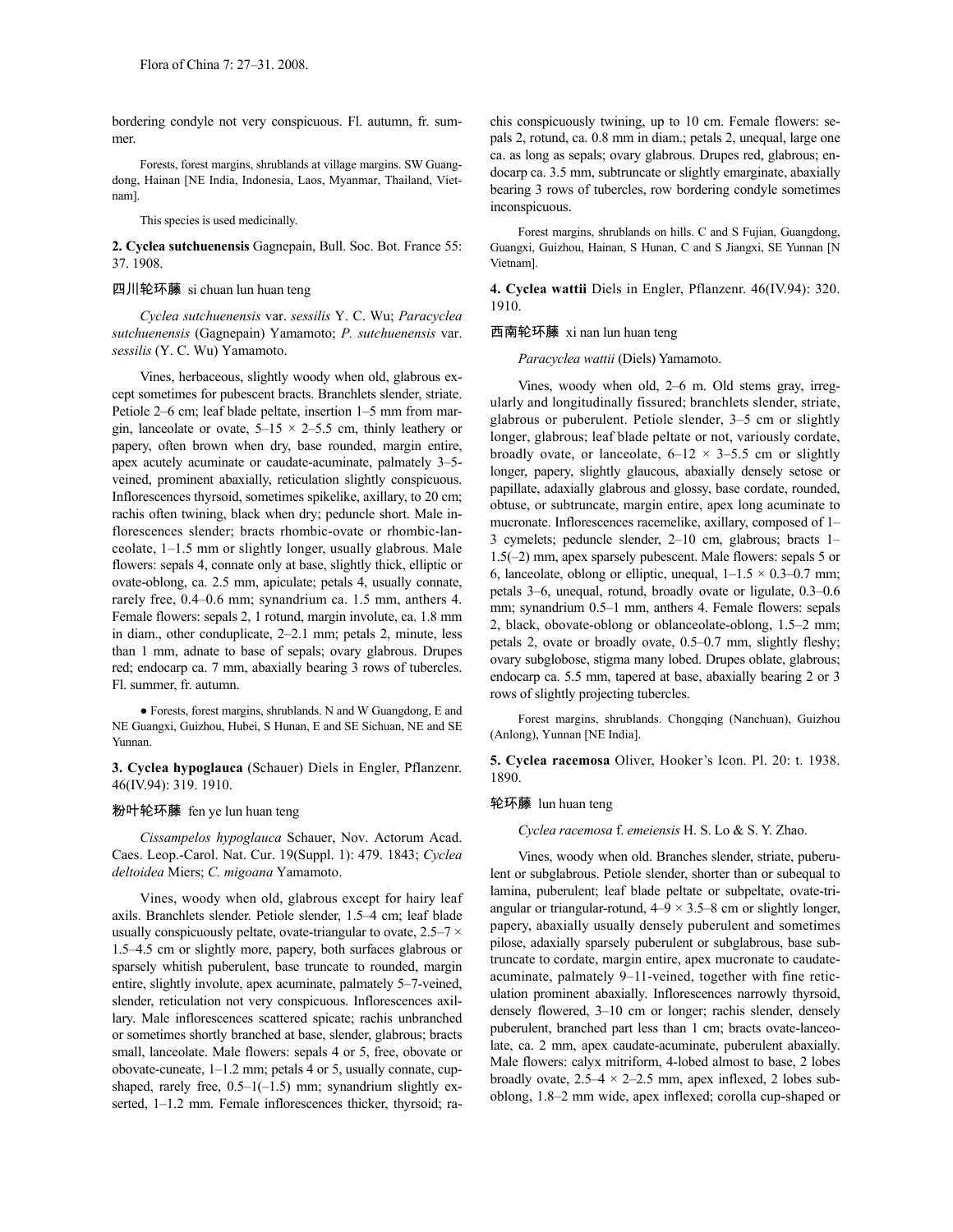shallowly cup-shaped, margin entire or 2–6-lobed almost to base; synandrium ca. 1.5 mm, anthers 4. Female flowers: sepals 1 or 2, base saccate, middle part contracted, 1.8–2.2 mm, apex slightly expanded and inflexed; petals 1 or 2, minute, often rotund, ca. 0.6 mm in diam.; ovary densely bristled, stigma 3 lobed. Drupes oblate, sparsely bristled; endocarp 3.5–4 mm in diam., abaxially bearing 3 rows of conical tubercles; condyle conspicuously globose. Fl. Apr–May, fr. Aug.

● Forests, forest margins, shrublands. Fujian, N Guangdong, C and N Guizhou, W Hubei, Hunan, Jiangxi, ?S Shanxi, C, E, and SE Sichuan, S Zhejiang.

The name *Cyclea racemosa* f. *emeiensis* (峨眉轮环藤 e mei lun huan teng) has been applied to material from around Emei Shan with glabrous mature leaves.

#### **6. Cyclea longgangensis** J. Y. Luo, Guihaia 9: 197. 1989.

### 弄岗轮环藤 long gang lun huan teng

Vines, woody. Branches striate, hispid. Petiole thick, 1.5–8 cm; leaf blade narrowly peltate, triangular-ovate,  $3-12.6 \times 2.7-$ 12 cm, papery, abaxially grayish green, adaxially dark green and glossy, base slightly cordate to subtruncate, margin entire, ciliate, apex usually mucronate, palmately 7-veined, hispid along veins, reticulation conspicuous on both surfaces. Inflorescences racemose, composed of cymelets, axillary or cauliflorous. Male flowers: sepals 4, free, oblong-elliptic,  $1.3-1.5 \times 0.8-$ 1 mm, apex obtuse; petals 4, free, slightly fleshy, ca. 0.2 mm, ca. as wide as long; synandrium ca. 0.8 mm. Female flowers unknown. Infructescences 2–5.5 cm. Drupes oblate, ca. 4 mm in diam., with many tubercles; endocarp abaxially bearing 5 or 6 rows of sinuous rugae. Fl. May–Jun, fr. Oct–Nov.

● Guangxi (Longgang).

**7. Cyclea insularis** (Makino) Hatusima, Mem. Fac. Agric. Kagoshima Univ. 5(3): 29. 1966.

### 海岛轮环藤 hai dao lun huan teng

*Cissampelos insularis* Makino, Bot. Mag. (Tokyo) 24: 227. 1910; *Paracyclea insularis* (Makino) Kudô & Yamamoto.

Vines. Stems terete, sulcate, glabrous; branches longitudinally striate, retrorsely puberulent. Petiole usually shorter, rarely longer, than lamina, retrorsely puberulent; leaf blade peltate, triangular-cordate,  $3-9 \times 2.5-8$  cm, papery, abaxially pubescent, adaxially puberulent, base shallowly cordate, truncate, or slightly protruding, margin entire or sparsely serrate, apex mucronate, with a mucronate acumen, palmately 5–7-veined, fine reticulation dense. Inflorescences axillary, 1–3 per axil, cymose or narrow, thyrsoid, and racemelike, usually shorter, rarely longer, than leaves; rachis appressed puberulent; branches very short, 2- to few flowered; bracts ovate-rhombic, sharply acuminate, puberulent abaxially. Male flowers: sepals 4 or 5, connate at base, obovate or spatulate,  $0.6-1.3 \times 0.6-1$ mm, mucronate, pilose abaxially; petals 4(or 5), opposite to sepals, oblong to rotund, minute, sometimes absent, ca. 0.5 mm; synandrium ca. 1.5 mm, anthers 4. Female flowers: sepals 2, elliptic to rotund, base slightly thick and concave, ca. 1.5 mm, apex obtuse or slightly mucronate, puberulent abaxially; petal occasionally 1, minute; ovary saccate-obovoid, ca. 1 mm, glabrous or pubescent, stigma 3-lobed. Drupes obovate-rounded, ca. 5 mm in diam., glabrous or sparsely spreading pubescent; endocarp abaxially bearing 3 rows of tubercles. Fl. summer.

Forests. NW Guangxi, S Guizhou, Taiwan [Japan].

| 1a. Male flowers with 4(or 5) petals;      |
|--------------------------------------------|
| inflorescences to 3 per axil, cymose,      |
|                                            |
| 1b. Male flowers usually without petals;   |
| inflorescences solitary or paired, narrow, |
| thyrsoid, and racemelike, up to as         |
|                                            |

#### **7a. Cyclea insularis** subsp. **insularis**

海岛轮环藤(原亚种) hai dao lun huan teng (yuan ya zhong)

Inflorescences to 3 per axil, cymose with well-developed branches, shorter than petiole. Male flowers: petals 4 or 5.

Taiwan (Lan Yu) [Japan].

**7b. Cyclea insularis** subsp. **guangxiensis** H. S. Lo, Guihaia 6: 57. 1986.

### 黔贵轮环藤 qian gui lun huan teng

Inflorescences solitary or paired, narrow, thyrsoid, and racemelike, up to as long as leaf, rarely longer. Male flowers: petals usually absent. Fl. summer.

● Forests. NW Guangxi, S Guizhou.

**8. Cyclea gracillima** Diels in Engler, Pflanzenr. 46(IV.94): 319. 1910.

### 纤细轮环藤 xian xi lun huan teng

*Cyclea densiflora* (Yamamoto) Y. C. Tang & H. S. Lo; *Paracyclea densiflora* Yamamoto; *P. gracillima* (Diels) Yamamoto.

Vines, herbaceous. Young branches puberulent. Petiole shorter than lamina; leaf blade  $\pm$  peltate, cordate-ovate to triangular-ovate,  $2-8 \times 1.5-5$  cm, papery or membranous, abaxially tomentose, adaxially subglabrous, base deeply cordate to subtruncate, apex acuminate, usually palmately 5-veined. Male inflorescences solitary or 2- or 3-fascicled, paniculate or racemose, axillary, densely puberulent. Male flowers: sepals 5, connate at base, ovate to obovate, ca. 1 mm, base thickened, puberulent abaxially; petal 1, minute, rotund, sometimes absent; synandrium 1–1.2(-3) mm. Female inflorescences axillary, solitary, usually paniculate. Female flowers: sepal and petal each 1, broadly deltoid or broadly ovate, ca. 1 mm, hispid abaxially. Drupes red, subglobose, ca. 4 mm in diam., puberulent; endocarp abaxially bearing 3 rows of tubercles; condyle not perforate. Fl. Apr–Aug.

● Forests or shrublands at low altitudes. Hainan, Taiwan.

**9. Cyclea ochiaiana** (Yamamoto) S. F. Huang & T. C. Huang, Fl. Taiwan, ed. 2, 2: 594. 1996.

#### 台湾轮环藤 tai wan lun huan teng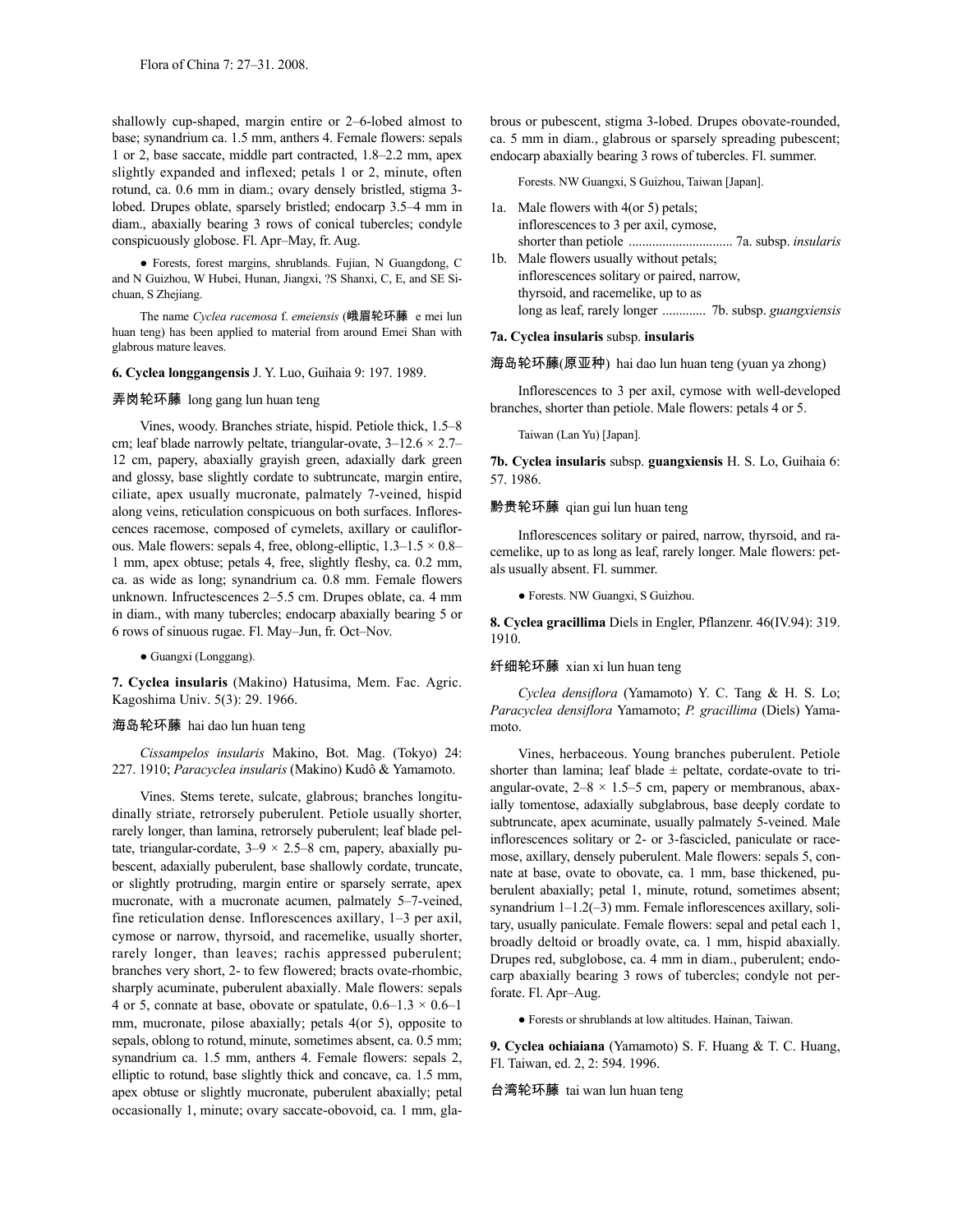*Cissampelos ochiaiana* Yamamoto, Icon. Pl. Formosan., Suppl. 4: 14. 1928; *Paracyclea ochiaiana* (Yamamoto) Kudô & Yamamoto.

Vines. Branches terete, striate. Petiole slender, 0.5–5 cm, pilose; leaf blade narrowly peltate, triangular-ovate,  $3-6.5 \times$ 2.5–5 cm, abaxially densely tomentose, adaxially glabrous or pilose, base truncate to shallowly cordate, margin bluntly 1- or 2-toothed, apex acute, basal veins 5–7. Inflorescences axillary, solitary, narrowly paniculate,  $4-8$  cm,  $\pm$  conical. Male flowers: pedicel ca. as long as sepals; sepals 4, outer ones broader, abaxially pubescent; petals apparently absent; synandrium shorter than sepals. Female flowers: pedicel shorter than sepals; sepals 2, oblong-ovate, recurved; ovary densely hairy. Drupes red, compressed globose, ca.  $3 \times 2$  mm thick, hispid; endocarp abaxially bearing 2 rows of tubercles; condyle ?not perforate.

● Forest margins at low altitudes. Taiwan.

**10. Cyclea meeboldii** Diels in Engler, Pflanzenr. 46(IV.94): 315. 1910.

### 云南轮环藤 yun nan lun huan teng

Vines, to ca. 3 m. Branches striate, ferruginous hispid. Petiole 5–10 cm, hispid, striate, base geniculate; leaf blade not peltate, broadly cordate or cordate-rotund, 7–18 cm, papery, both surfaces hispid, abaxially densely so, apex acuminate or mucronate, palmately 5–7-veined, together with fine reticulation prominent abaxially. Inflorescences axillary, male inflorescence a narrow thyrse, racemose, ca. 8 cm, hispid, branches 1– 1.5 cm. Male flowers: pedicels ca. 1.5 mm; sepals 4, connate, tube ca. 0.4 mm, lobes narrowly ovate, extending outward, ca. 0.8 mm, hispid abaxially; petals 4, free, broadly obovate, slightly fleshy, ca.  $0.4 \times 0.3$  mm, glabrous; synandrium ca. 0.7 mm. Female flowers unknown. Infructescences shortly pedunculate or subsessile, 5–8 cm, hispid. Drupes oblate; endocarp ca. 4 mm, abaxially bearing 2 or 3 rows of tubercles.

Forests; 700–800 m. S and SW Yunnan [NE India].

### **11. Cyclea debiliflora** Miers, Contr. Bot. 3: 242. 1871.

### 纤花轮环藤 xian hua lun huan teng

Vines. Branchlets striate, puberulent to subglabrous. Petiole 2–4 cm, glabrous; leaf blade triangular-ovate,  $8-13 \times 5-7.5$ cm, papery, abaxially pale green and puberulent, adaxially dark green and subglabrous, base usually subtruncate or slightly rounded, apex acuminate, palmately 9(–11)-veined, prominent abaxially. Male inflorescences loosely paniculate, axillary, puberulent, branching filamentous, ultimate branching umbelliform; pedicels 1–1.5 mm, bracts ciliate. Male flowers: sepals mitriform, membranous, glabrous, ca. 2 mm; corolla cupshaped, ca. 1.2 mm; synandrium conspicuously exserted, ca. 2.5 mm. Infructescences ca. 12 cm, sparsely pubescent. Endocarp  $5-5.5 \times 4-4.5$  mm, abaxially bearing 3 rows of tubercles, base subtruncate.

Dry and sparse forests. Yunnan (Yingjiang) [NE India].

**12. Cyclea tonkinensis** Gagnepain, Bull. Soc. Bot. France 55: 38. 1908.

### 南轮环藤 nan lun huan teng

Vines, herbaceous or slightly woody. Branches slender, striate, puberulent. Petiole 1.5–6 cm, densely puberulent; leaf blade narrowly peltate, insertion close to margin, broadly triangular-ovate or cordate,  $4-10 \times 2-7$  cm or slightly longer, papery, abaxially slightly pale, both surfaces puberulent or adaxially subglabrous, base cordate to subtruncate, apex long acuminate, palmately usually 10–12-veined, prominent abaxially. Inflorescences thyrsoid, often racemose, axillary, solitary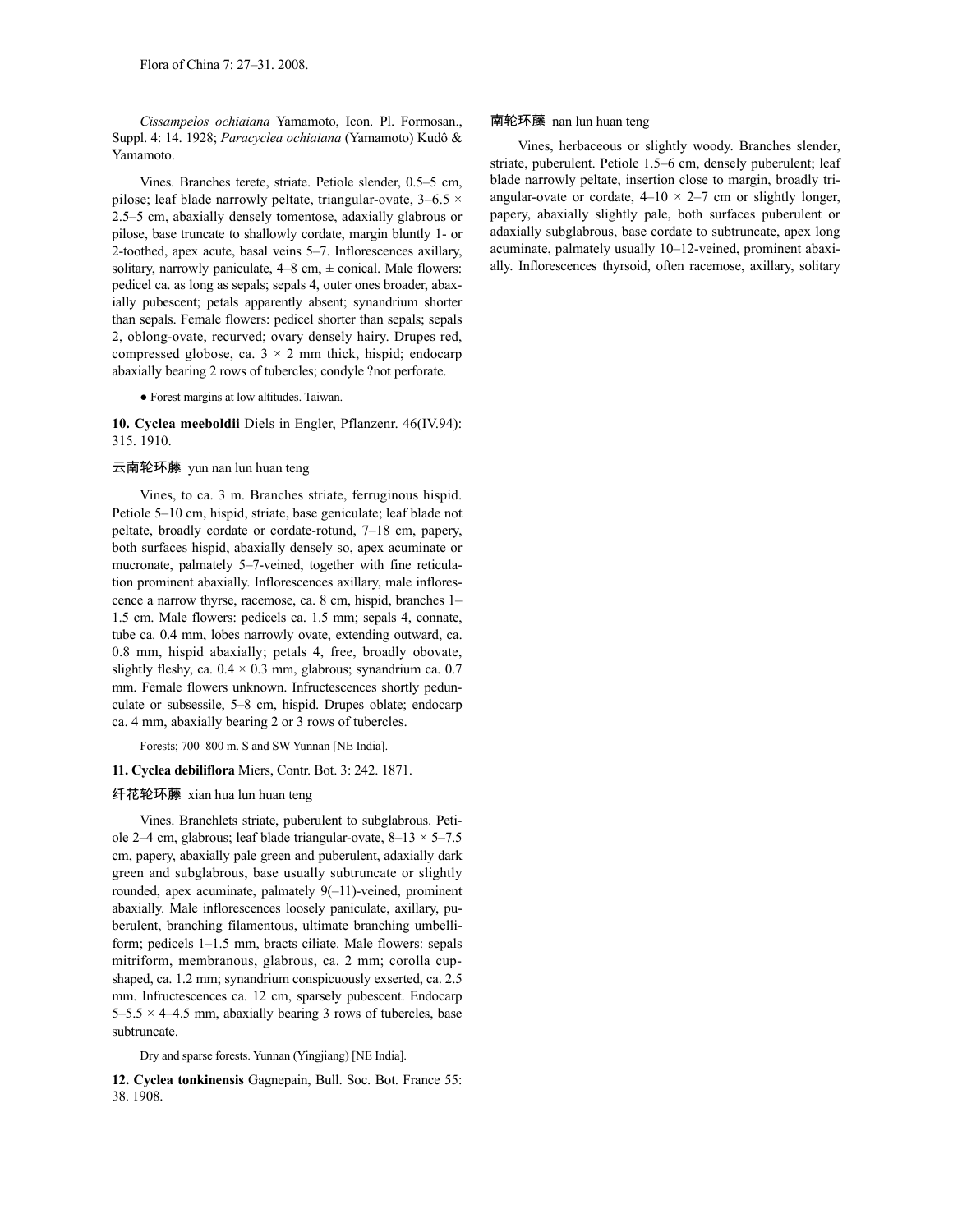or didymous, narrow, slender, 6–12 cm; bracts puberulent. Male flowers: calyx inconspicuously 4-lobed, tube urceolate, black when dried, loosely pubescent, 1–2 mm; corolla cup-shaped or 2–4-parted almost to base, 0.3–0.5 mm; synandrium ca. 1.5 mm. Female flowers: sepals 2, saccate or deeply cucullate, 1.5–  $1.7 \times$  ca. 0.5 mm, glabrous; petals 2, minute, broadly obdeltoidcordate, ca. 0.4 mm, inserted at base of sepals; ovary glabrous. Drupes oblate, sparsely pubescent; endocarp ca.  $3 \times 3.5$  mm, abaxially bearing 3 rows of tubercles. Fl. Sep–Nov, fr. Feb–Apr of following year.

Forests, shrublands. SW Guangxi, SE and SW Yunnan [Laos, N Vietnam].

**13. Cyclea polypetala** Dunn, J. Linn. Soc., Bot. 35: 485. 1903.

### 铁腾 tie teng

Vines, woody, to 10 m or longer. Branchlets longitudinally striate, hispid-puberulent. Petiole 3–7 cm, hispidulous, base geniculate; leaf blade sometimes narrowly peltate, broadly cordate,  $6-18 \times 5.5-15$  cm, papery, abaxially hispid or puberulent, adaxially glabrous and glossy, margin entire, apex acuminate, palmately 5–7-veined, together with fine reticulation prominent abaxially. Inflorescences paniculate, cauliflorous, broad and large, up to 15 cm, hispid or puberulent; pedicel 0.7– 1 mm. Male flowers: calyx suburceolate, apex subtruncate or with crenellated lobes,  $1-2$  mm; petals 4, free, oblong,  $\pm$  fleshy, 0.5–1.5 mm; synandrium less than 2 mm. Female flowers: sepals 2, deeply cucullate, ca. 0.5 mm; petals 2, rotund, 0.1–0.3 mm in diam., adnate to base of sepals, margin involute. Drupes subglobose, slightly flattened, glabrous; endocarp ca. 4 mm, abaxially bearing 3 rows of tubercles. Fl. and fr. Apr–Nov.

Forests. S Guangxi (Longzhou), Hainan, SE and SW Yunnan [N and NE Thailand].